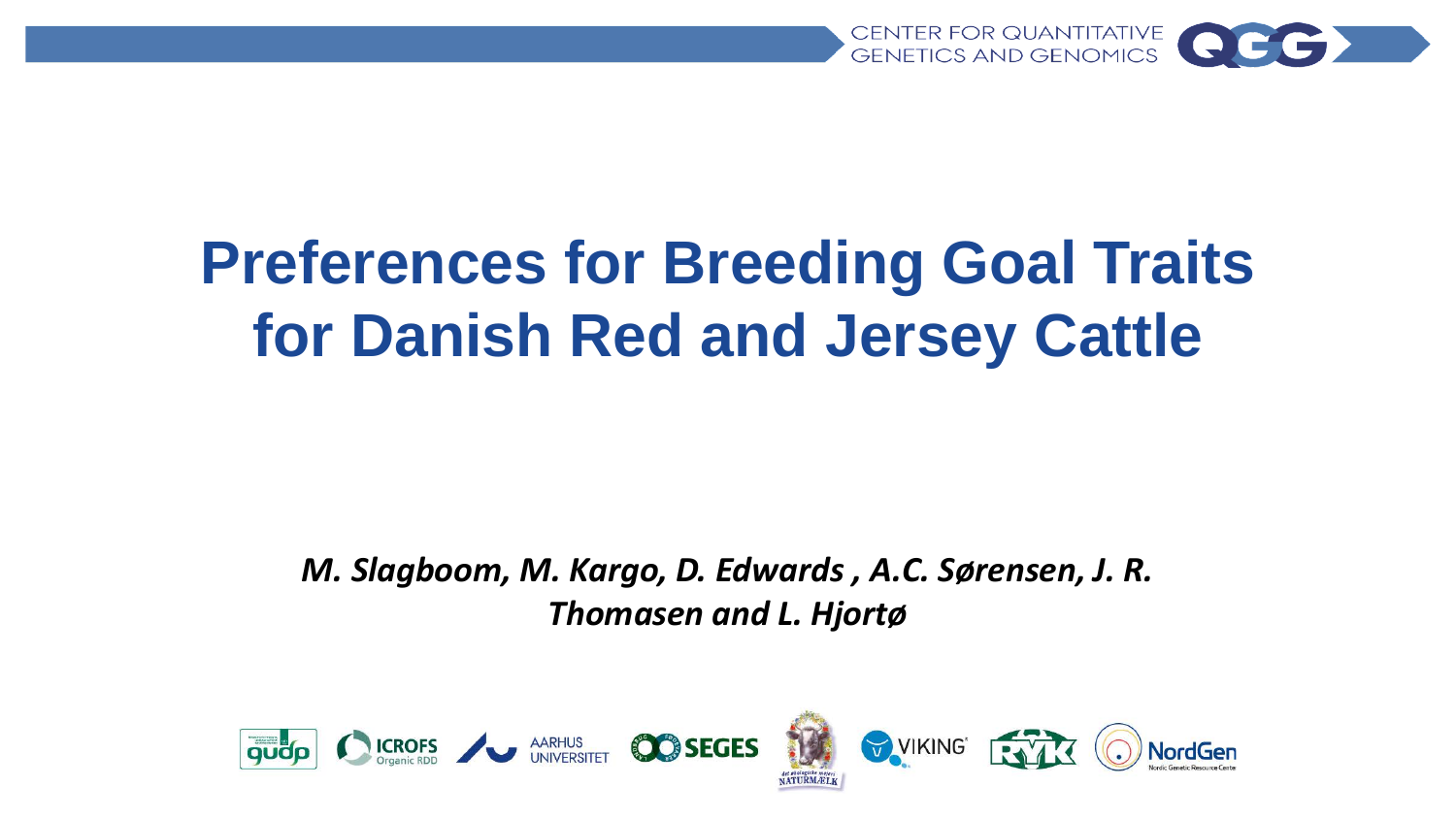# **Farmer preferences for breeding goal traits**

**Economic model (Simherd) The farmer survey Weight in breeding goal = Economic value + Farmer preferences**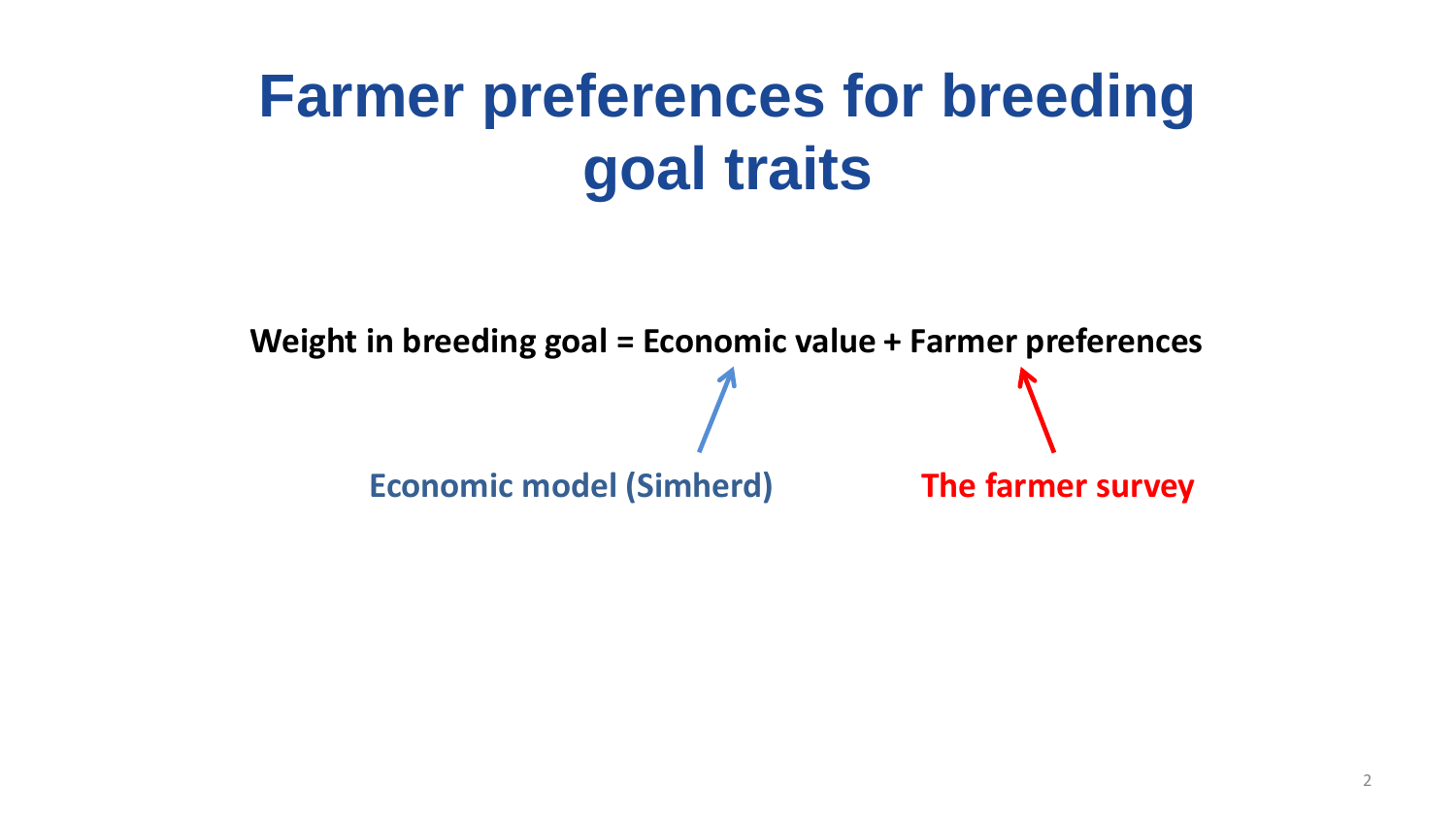# **Farmer preferences for breeding goal traits**

- Economic models don't account for everything
	- Organic principles

- Create ownership
	- Ensure the breeding goal reflects farmers' requirements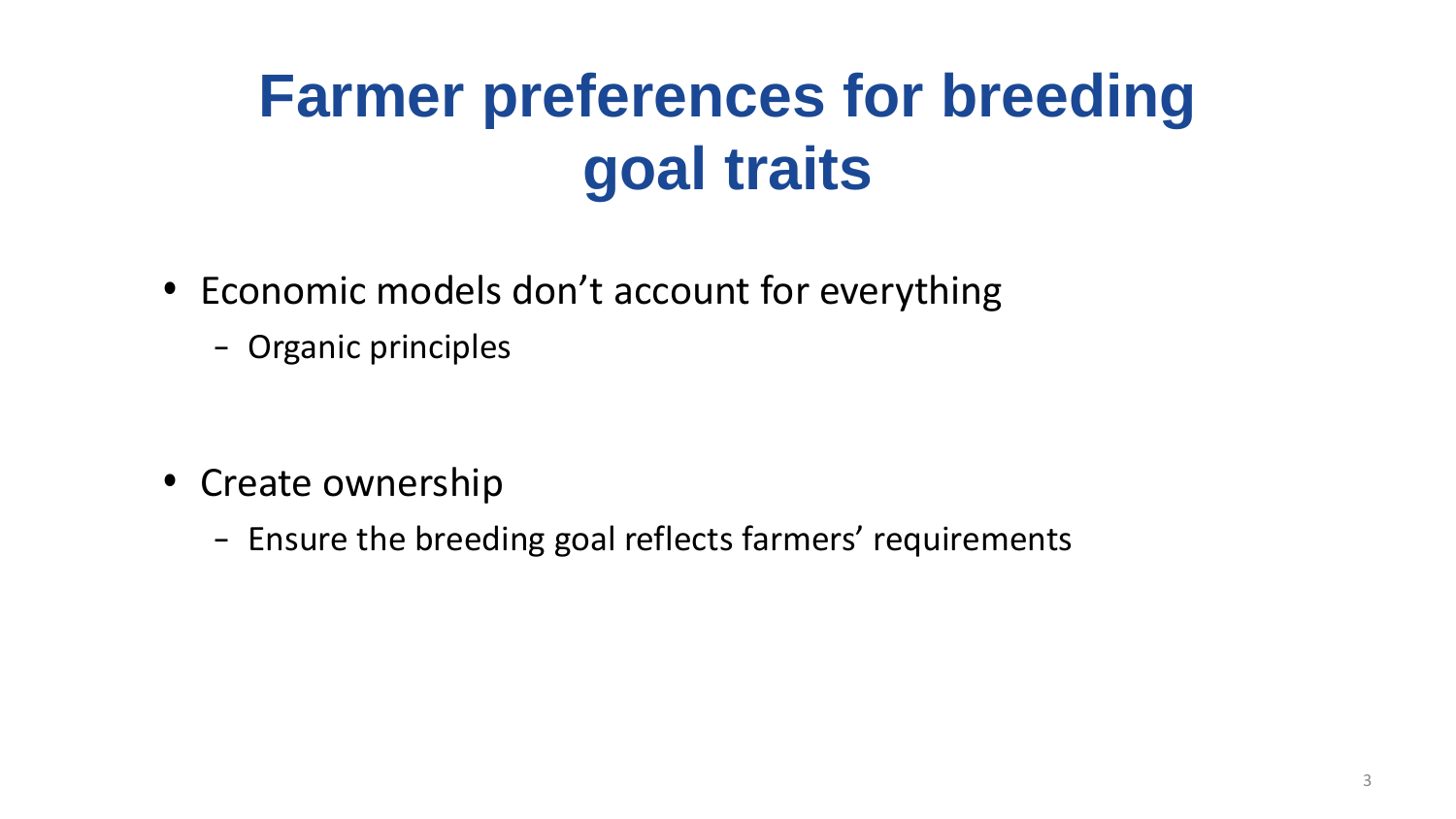## **Aim**

- To characterize preferences of farmers with Danish Red (*DR*) or Danish Jersey (*DJ*) cows
	- Heterogeneity in farmers' preferences
	- Herd characteristics and production system



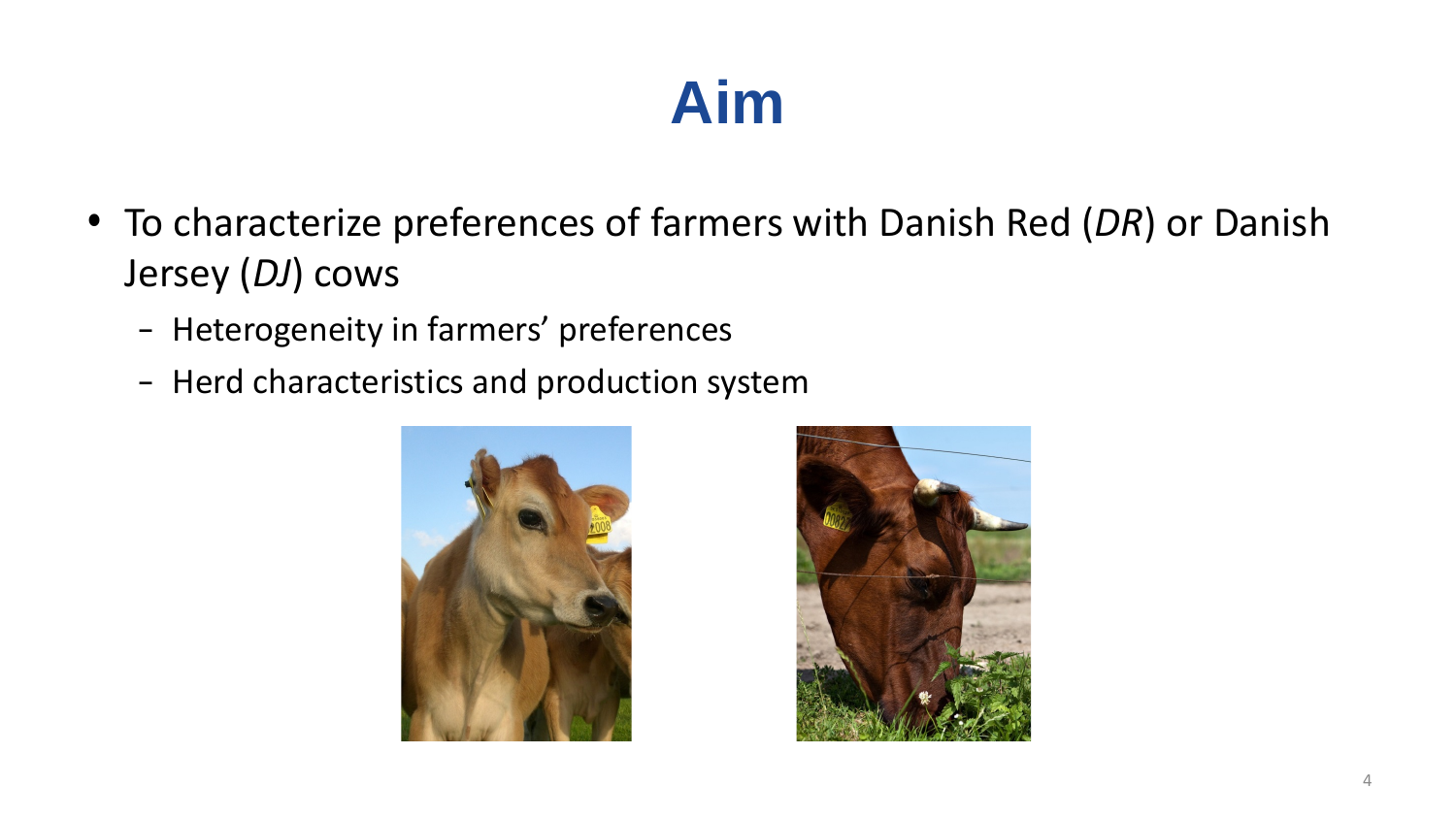

### Improvements economically equal

### Economic weights for an organic system

#### Which of these two alternatives do you prefer?

(given they're identical in all other respects)

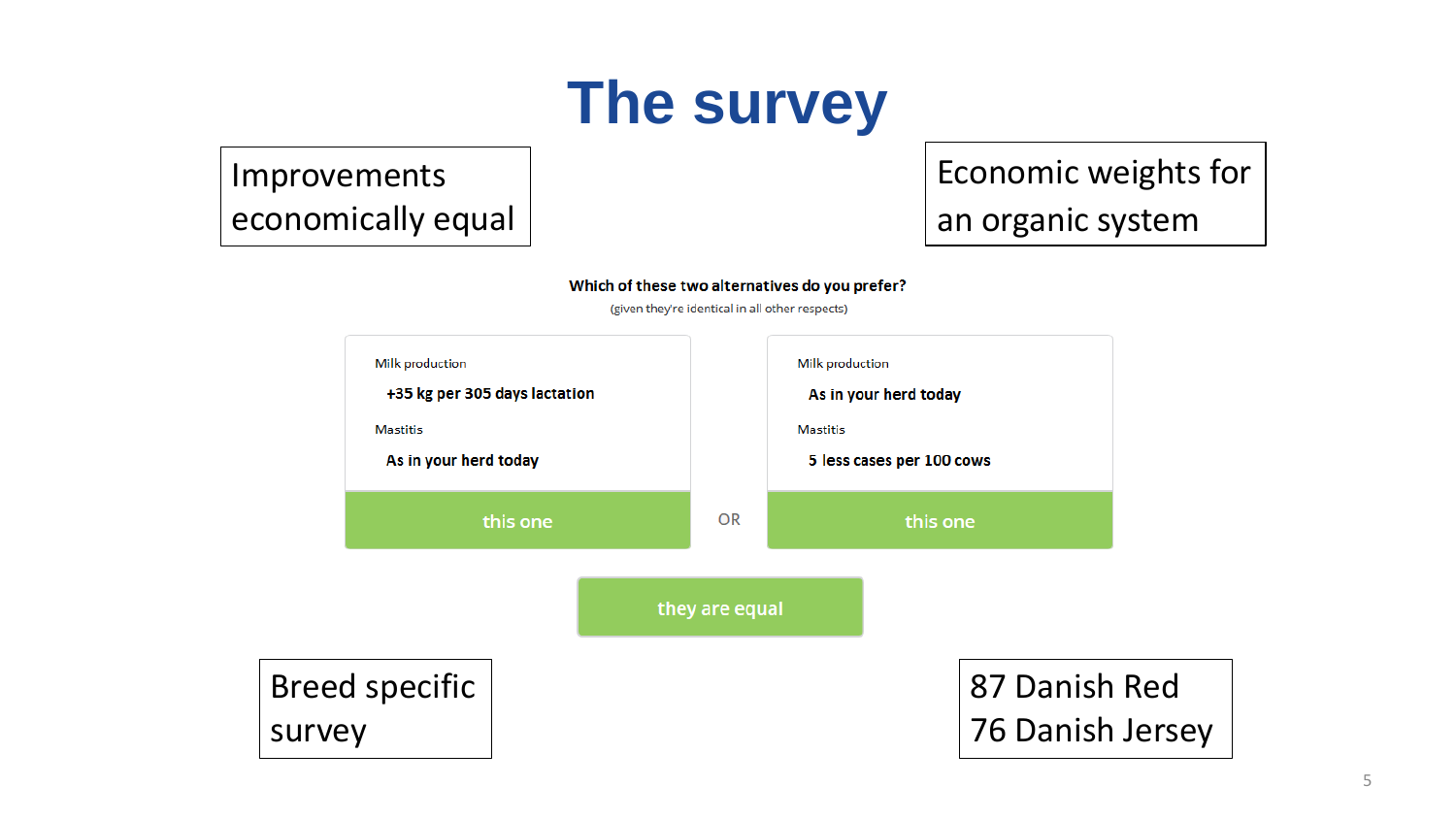# **Danish Red**

- Highest mastitis and milk production
- Lowest calving difficulty
- Clear clusters
	- Robustness
	- Production and health
	- Fertility and production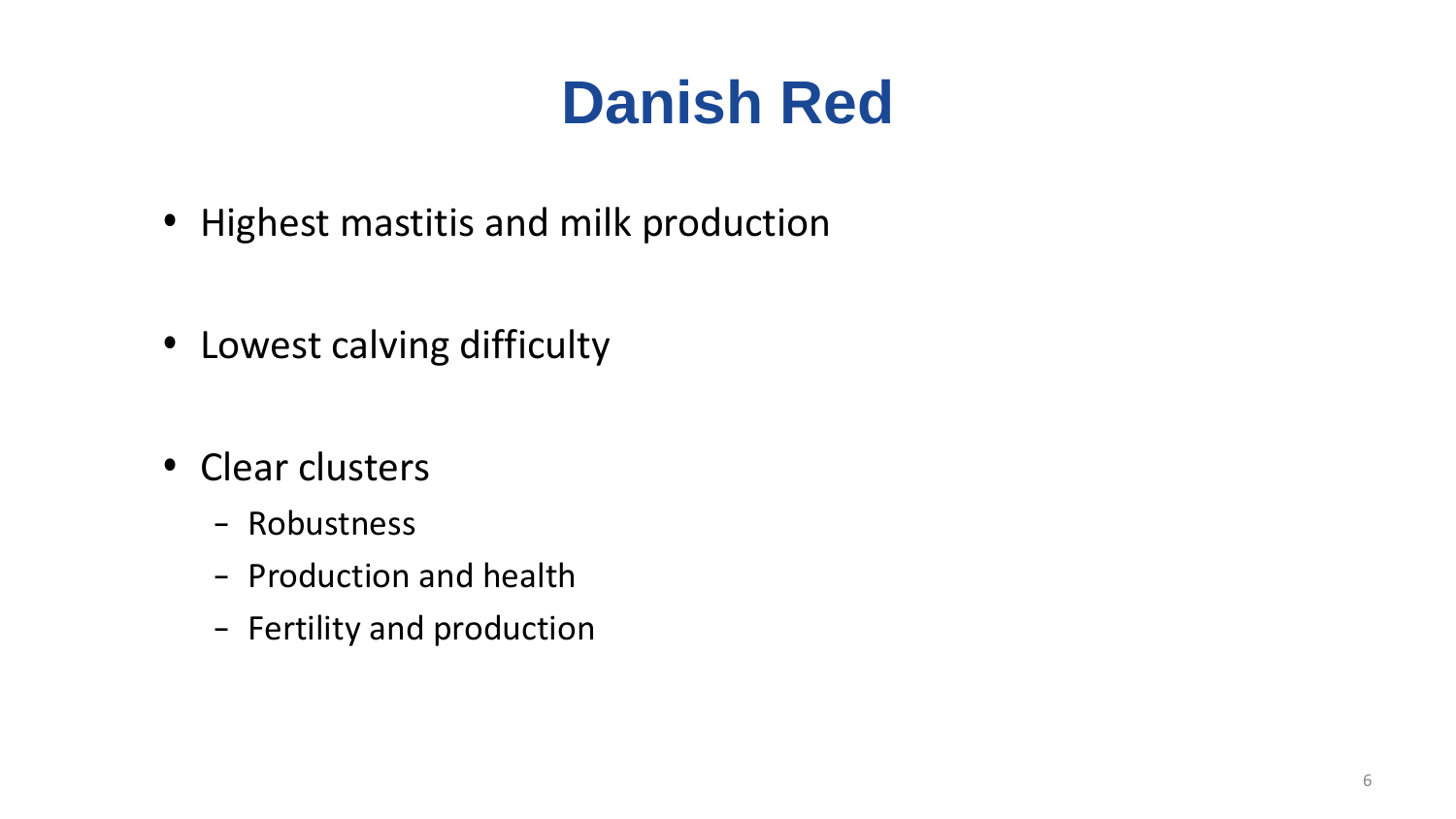## **Herd characteristics Danish Red**

|                                              | Robustness |       |                                           | <b>Production</b><br>and Health | <b>Fertility and</b><br><b>Production</b> |                                       | <b>P-value</b> |      |
|----------------------------------------------|------------|-------|-------------------------------------------|---------------------------------|-------------------------------------------|---------------------------------------|----------------|------|
| ECM, kg                                      |            | 9,723 |                                           | 9,322                           |                                           | 8,733                                 |                | 0.01 |
| Fat yield, kg                                |            | 404   |                                           | 402                             |                                           | 375                                   |                | 0.04 |
| Milk yield, kg                               |            | 9,885 |                                           | 9,864                           |                                           | 9,142                                 |                | 0.04 |
| Protein yield, kg                            |            | 335   |                                           | 334                             |                                           | 307                                   |                | 0.03 |
| % Organic                                    |            | 717   |                                           | 24                              |                                           | 50 <sup>1</sup>                       |                | 0.01 |
| % Crossbreeding                              |            | 133   |                                           | 17                              |                                           | $6^{\prime\prime}$                    |                | 0.04 |
| <b>Herd size</b>                             |            | 153   |                                           | 156                             |                                           | 113                                   |                | 0.05 |
| Udder disorders                              |            | 0.27< |                                           | $0.25 \leq$                     |                                           | 0.19                                  |                | 0.08 |
|                                              |            |       |                                           |                                 |                                           |                                       |                |      |
| Farn<br>Ranked milk production<br>the lowest |            |       | Herds using DR semen for<br>crossbreeding |                                 |                                           | <b>Ranked mastitis the</b><br>highest |                |      |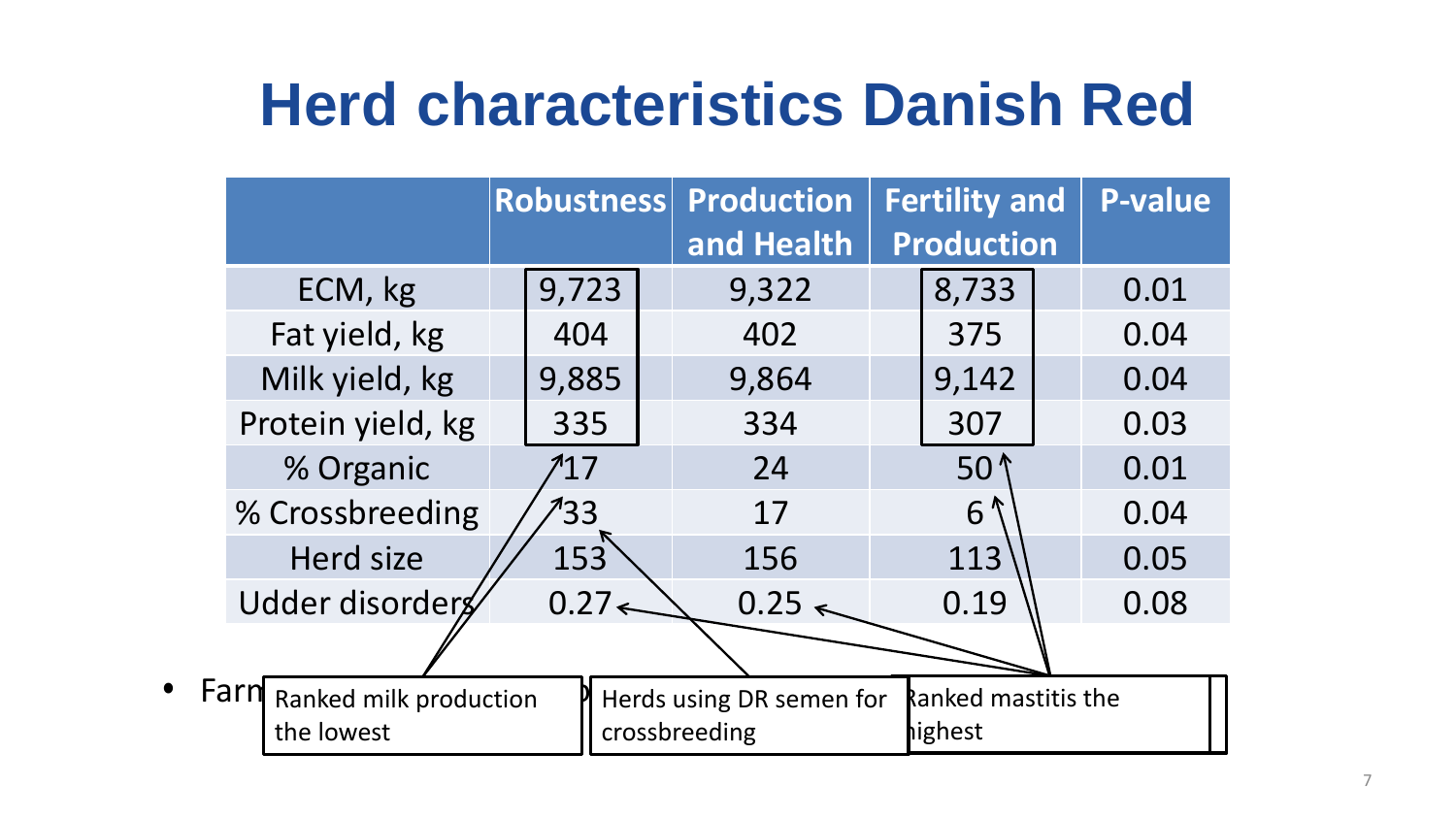# **Danish Jersey**

- Highest mastitis
- Lowest calving difficulty
- Clear clusters
	- Fertility and production
	- Production and robustness
	- Survival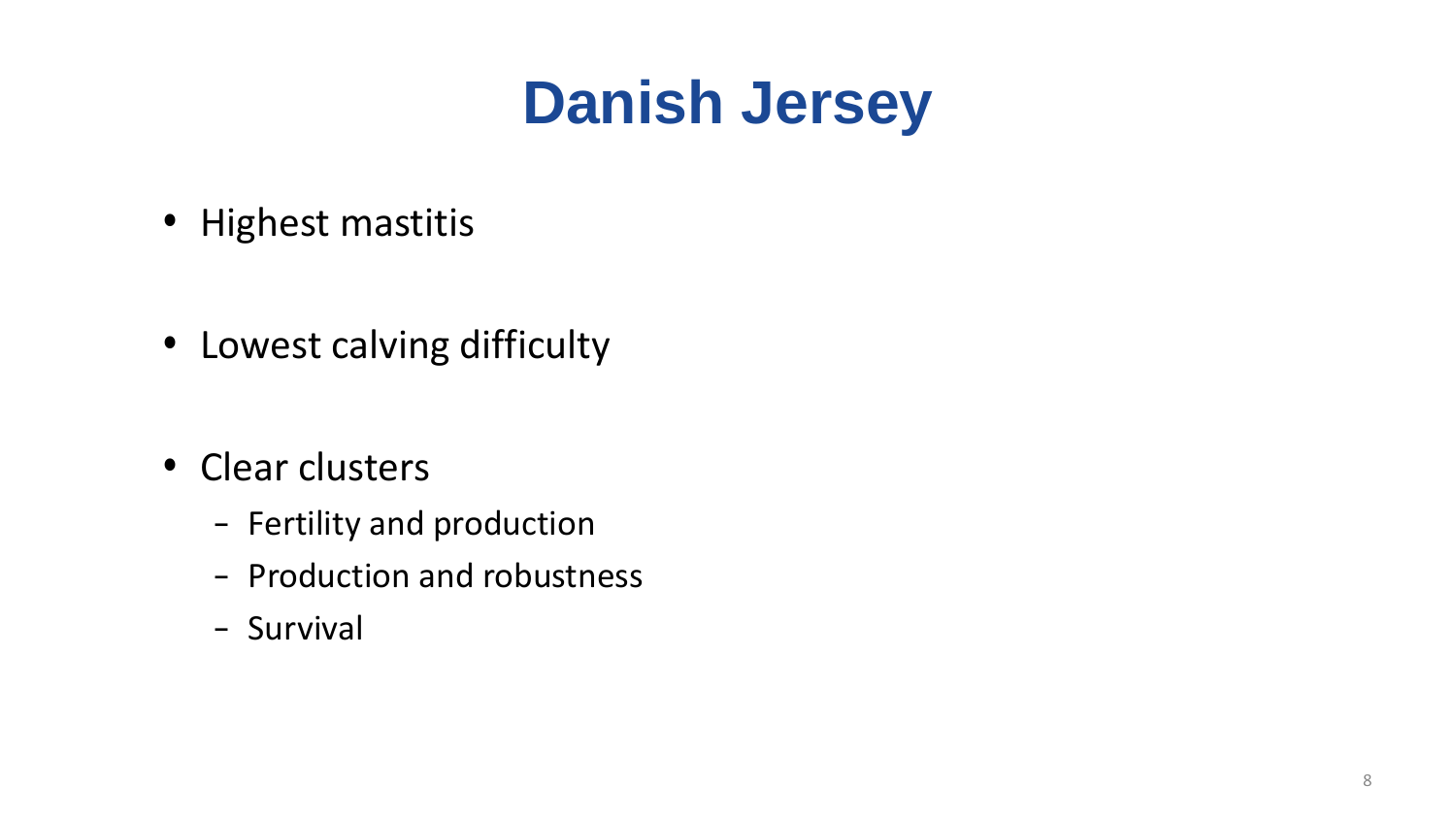### **Herd characteristics Danish Jersey**

|           |                                                 | <b>Production</b> | Fertility and Production and Survival<br><b>Robustness</b> |      | <b>P-value</b>                   |  |  |
|-----------|-------------------------------------------------|-------------------|------------------------------------------------------------|------|----------------------------------|--|--|
|           | % Dead cows                                     | 1.7               | 4.4                                                        | 5.5  | 0.04                             |  |  |
|           | <b>Udder disorders</b>                          | $\overline{0.18}$ | 0.27                                                       | 0.33 | 0.03                             |  |  |
| $\bullet$ |                                                 |                   |                                                            |      |                                  |  |  |
|           | Farmor want what they don't have?<br>the lowest |                   |                                                            |      | R Ranked mastitis<br>the highest |  |  |